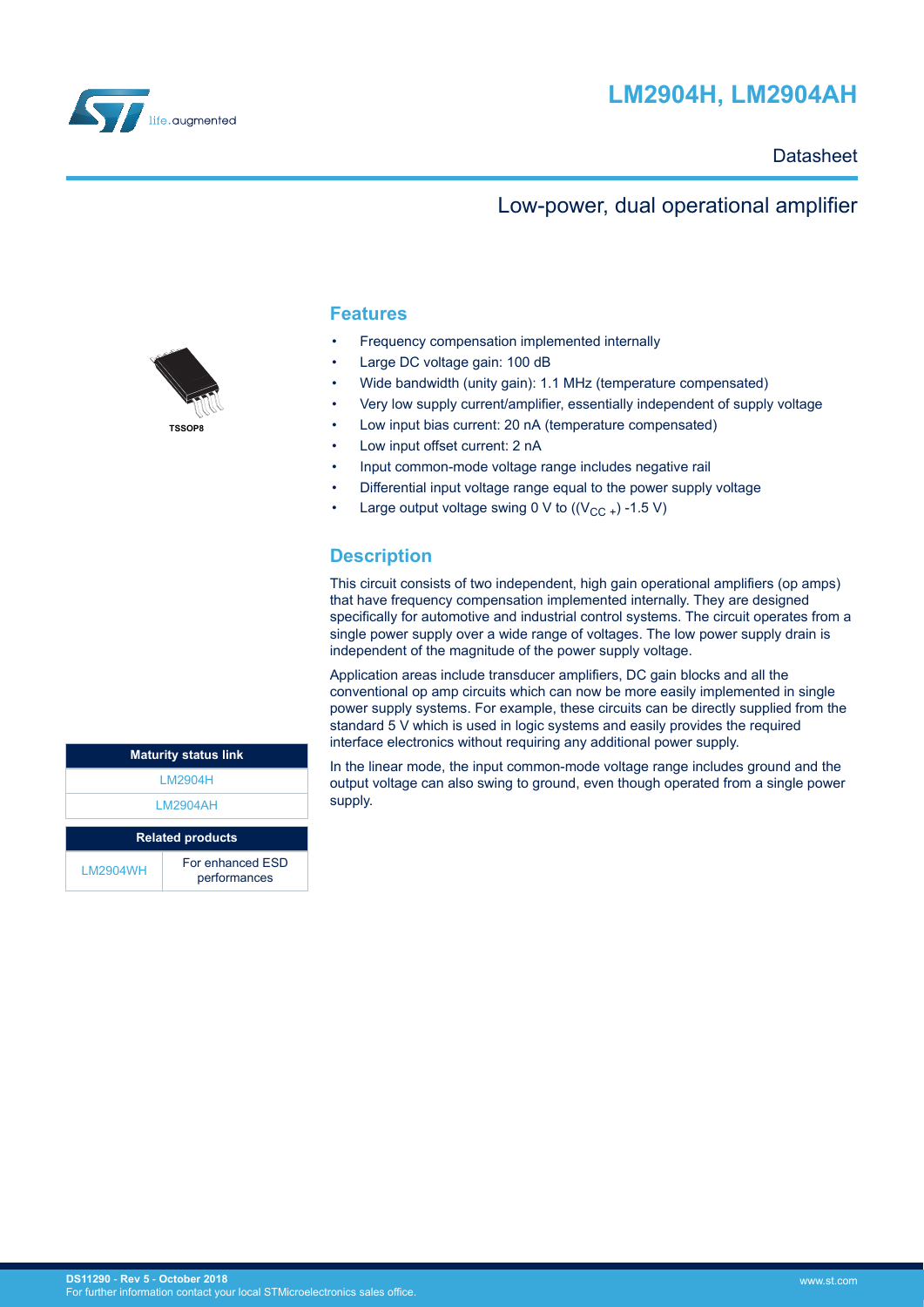<span id="page-1-0"></span>

# **1 Schematic diagram**

### **Figure 1. Schematic diagram (1/2 LM2904AH)**

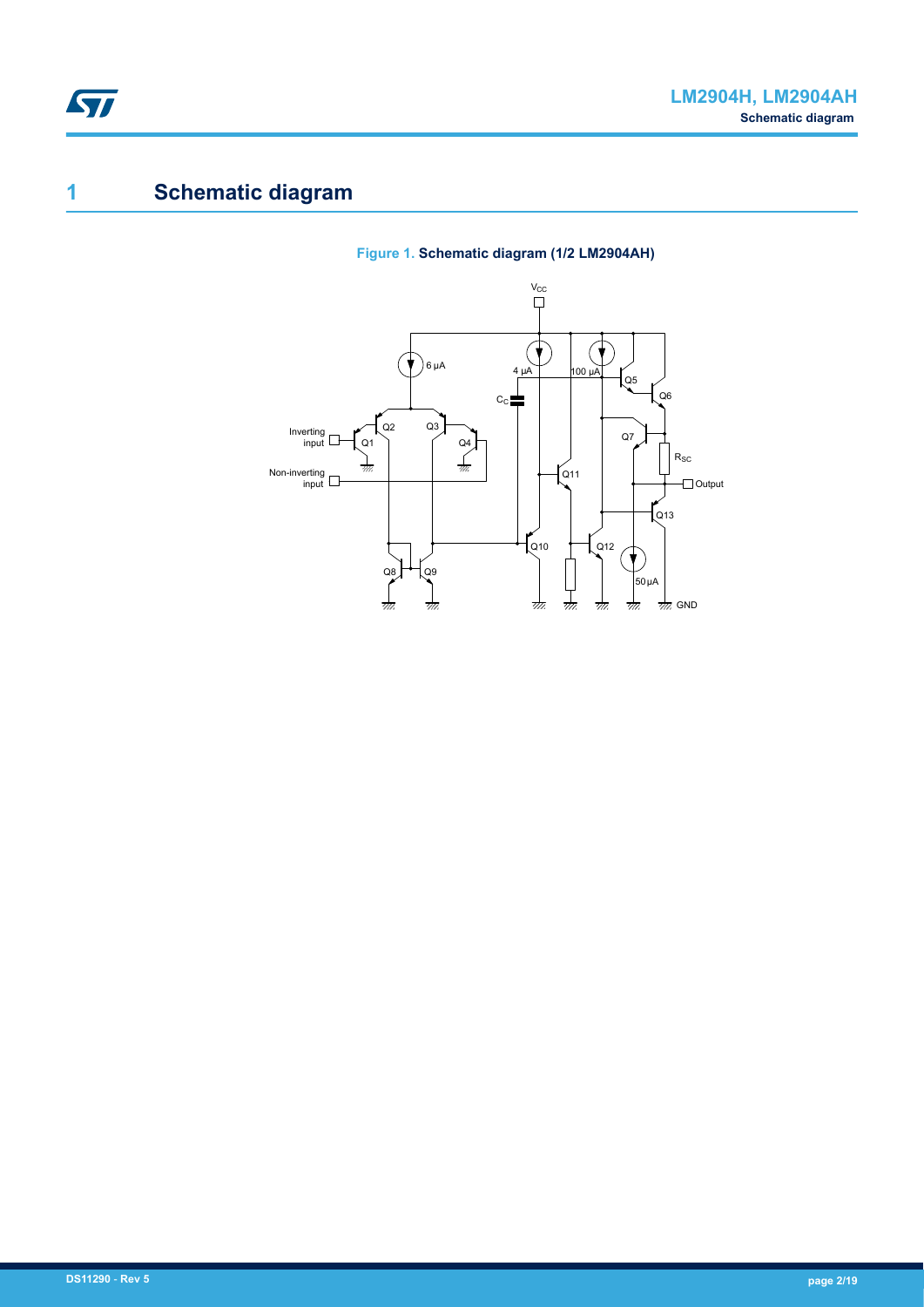# <span id="page-2-0"></span>**2 Package pin connections**

### **Figure 2. TSSOP8 package pin connections (top view)**

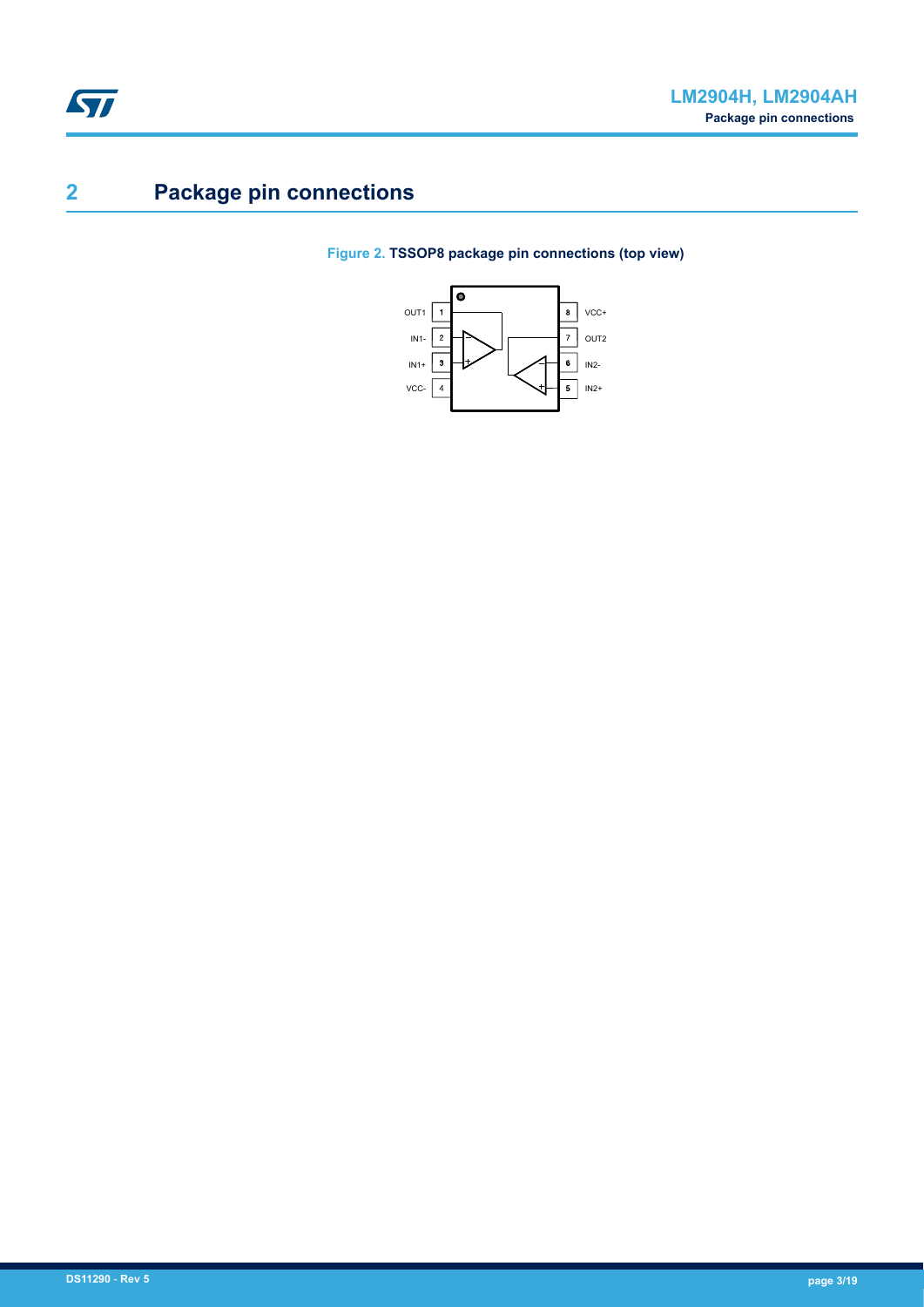<span id="page-3-0"></span>

### **3 Absolute maximum ratings and operating conditions**

| <b>Symbol</b>    | <b>Parameter</b>                                              | <b>Value</b>                        | <b>Unit</b> |  |
|------------------|---------------------------------------------------------------|-------------------------------------|-------------|--|
| $V_{CC}$         | Supply voltage (1)                                            | $±16$ or 32                         |             |  |
| $V_{\text{id}}$  | Differential input voltage (2)                                | ±32                                 | V           |  |
| $V_{\text{in}}$  | Input voltage                                                 | $-0.3$ to 32                        |             |  |
|                  | Output short-circuit duration (3)                             | Infinite                            | s           |  |
|                  | Input current: $V_{in}$ driven negative $(4)$                 | 5 mA in DC or 50 mA in AC           | <b>mA</b>   |  |
| $I_{\text{in}}$  |                                                               | (duty cycle = $10 \%$ , T = $1 s$ ) |             |  |
|                  | Input current: $V_{in}$ driven positive above AMR value $(5)$ | 0.4                                 |             |  |
| $T_{\text{stg}}$ | Storage temperature range                                     | $-65$ to $150$                      | $^{\circ}C$ |  |
| $T_{j}$          | Maximum junction temperature                                  | 160                                 |             |  |
| $R_{thja}$       | Thermal resistance junction to ambient (6)                    | 120                                 | °C/W        |  |
| $R_{thjc}$       | Thermal resistance junction to case $(6)$                     | 37                                  |             |  |
|                  | HBM: human body model (7)                                     | 300                                 | $\vee$      |  |
| <b>ESD</b>       | MM: machine model $(8)$                                       | 200                                 |             |  |
|                  | CDM: charged device model (9)                                 | 1.5                                 | kV          |  |

#### **Table 1. Absolute maximum ratings**

*1. All voltage values, except differential voltage are with respect to network ground terminal.*

*2. Differential voltages are the non-inverting input terminal with respect to the inverting input terminal.*

- 3. Short-circuits from the output to  $V_{CC}$  can cause excessive heating if  $(V_{CCT})$  > 15 V. The maximum output current is approximately 40 mA, independent of the magnitude of V<sub>CC</sub>. Destructive dissipation can result from simultaneous short*circuits on all amplifiers.*
- *4. This input current only exists when the voltage at any of the input leads is driven negative. It is due to the collector-base junction of the input PNP transistor becoming forward-biased and thereby acting as input diode clamp. In addition to this diode action, there is NPN parasitic action on the IC chip. This transistor action can cause the output voltages of the op amps to go to the VCC voltage level (or to ground for a large overdrive) for the time during which an input is driven negative. This is not destructive and normal output is restored for input voltages above -0.3 V.*
- *5. The junction base/substrate of the input PNP transistor polarized in reverse must be protected by a resistor in series with the inputs to limit the input current to 400*  $\mu$ *A max (R = (Vin-32 V)/400*  $\mu$ *A).*
- *6. Short-circuits can cause excessive heating and destructive dissipation. Values are typical.*
- *7. Human body model: a 100 pF capacitor is charged to the specified voltage, then discharged through a 1.5 kΩ resistor between two pins of the device. This is done for all couples of connected pin combinations while the other pins are floating.*
- *8. Machine model: a 200 pF capacitor is charged to the specified voltage, then discharged directly between two pins of the device with no external series resistor (internal resistor < 5 Ω). This is done for all couples of connected pin combinations while the other pins are floating.*
- *9. Charged device model: all pins and the package are charged together to the specified voltage and then discharged directly to the ground through only one pin. This is done for all pins.*

#### **Table 2. Operating conditions**

| Symbol       | <b>Parameter</b>                     | <b>Value</b>           | <b>Unit</b> |  |
|--------------|--------------------------------------|------------------------|-------------|--|
| $V_{\rm CC}$ | Supply voltage                       | 3 to 30                |             |  |
| $V_{icm}$    | Common-mode input voltage range      | 0 to $(V_{CC+})$ - 1.5 |             |  |
| oper         | Operating free-air temperature range | $-40$ to 150           | $^{\circ}C$ |  |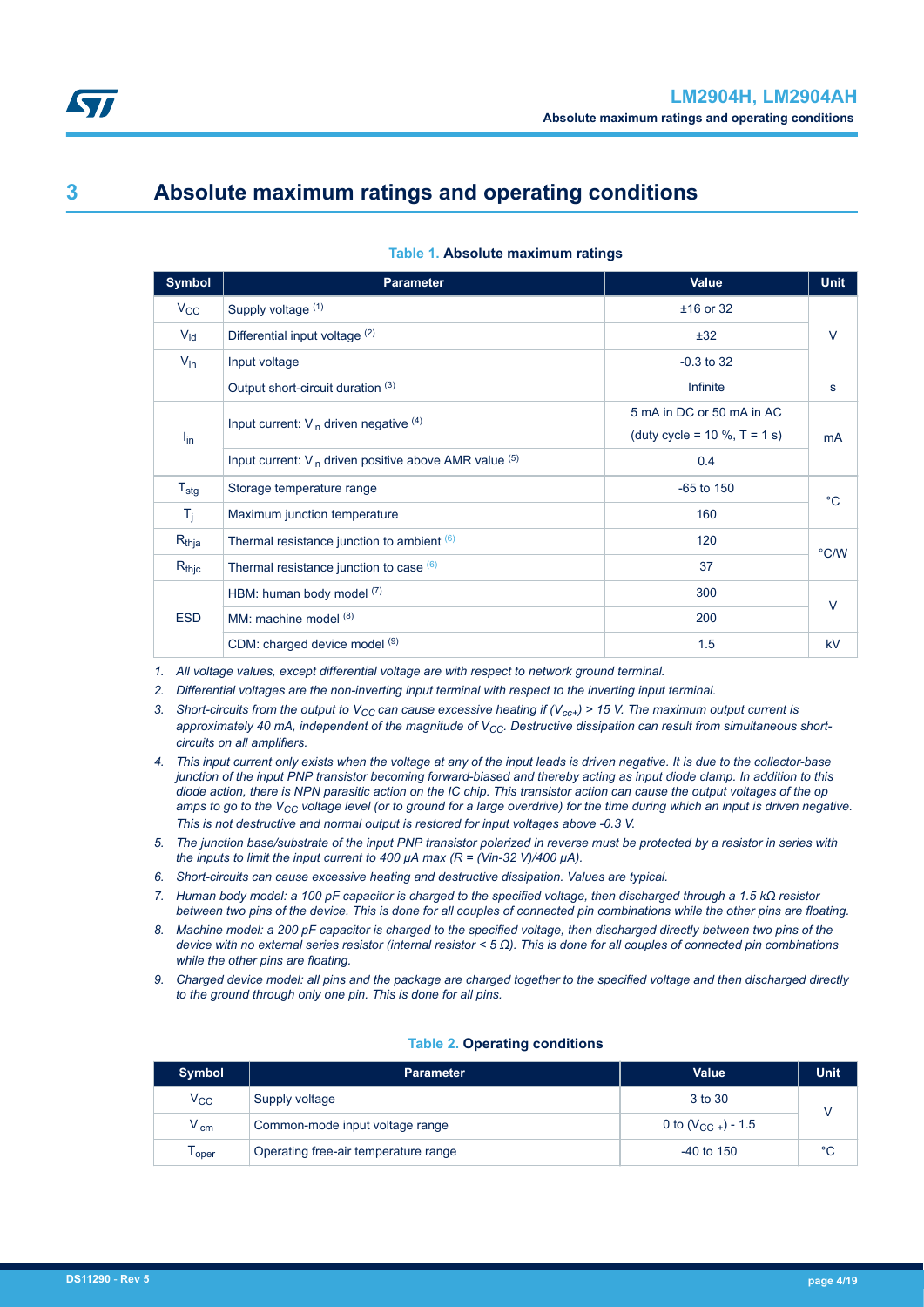### <span id="page-4-0"></span>**4 Electrical characteristics**

#### Table 3.  $V_{CC+}$  = 5 V,  $V_{CC-}$  = ground,  $V_{O}$  = 1.4 V,  $T_{amb}$  = 25 °C (unless otherwise specified),  $T_{min}$  = -40 °C, and  $T_{\text{max}}$  = 150 °C

| <b>Symbol</b>            | <b>Parameter</b>                                                                                                                                                                     | Min. | Typ.           | Max.                 | <b>Unit</b> |  |  |
|--------------------------|--------------------------------------------------------------------------------------------------------------------------------------------------------------------------------------|------|----------------|----------------------|-------------|--|--|
|                          | Input offset voltage, $T_{amb}$ = 25 °C, LM2904AH $(1)$                                                                                                                              |      | 1              | $\overline{2}$       |             |  |  |
|                          | Input offset voltage, $T_{min} \leq T_{amb} \leq T_{max}$ LM2904AH (1)                                                                                                               |      |                | 6                    |             |  |  |
| $V_{io}$                 | Input offset voltage, $T_{amb}$ = 25 °C, LM2904H $(1)$                                                                                                                               |      | $\overline{2}$ | $\mathbf{7}$         | mV          |  |  |
|                          | Input offset voltage, $T_{min} \leq T_{amb} \leq T_{max}$ LM2904H <sup>(1)</sup>                                                                                                     |      |                | 9                    |             |  |  |
| $\Delta V_{io}/\Delta T$ | Input offset voltage drift                                                                                                                                                           |      | $\mathbf{7}$   | 40                   | $\mu$ V/°C  |  |  |
|                          | Input offset current, $T_{amb}$ = 25 °C                                                                                                                                              |      | $\overline{2}$ | 30                   |             |  |  |
| $I_{\text{io}}$          | Input offset current, $T_{min} \leq T_{amb} \leq T_{max}$                                                                                                                            |      |                | 40                   | nA          |  |  |
| $\Delta I_{io}/\Delta T$ | Input offset current drift                                                                                                                                                           |      | 10             | 300                  | pA/°C       |  |  |
|                          | Input bias current, $T_{amb}$ = 25 °C $(2)$                                                                                                                                          |      | 20             | 150                  |             |  |  |
| $I_{ib}$                 | Input bias current, $T_{min} \leq T_{amb} \leq T_{max}$ <sup>(2)</sup>                                                                                                               |      |                | 200                  | nA          |  |  |
|                          | Large signal voltage gain, $V_{CC+}$ = 15 V, R <sub>L</sub> = 2 k $\Omega$ , V <sub>o</sub> = 1.4 V to 11.4 V, T <sub>amb</sub> = 25 °C                                              | 50   | 100            |                      | V/mV        |  |  |
| $A_{\text{vd}}$          | Large signal voltage gain, $V_{CC^+}$ = 15 V, R <sub>L</sub> = 2 k $\Omega$ , V <sub>o</sub> = 1.4 V to 11.4 V, T <sub>min</sub> $\leq$ T <sub>amb</sub> $\leq$ T <sub>max</sub>     | 25   |                |                      |             |  |  |
|                          | Supply voltage rejection ratio ( $R_S \le 10 \text{ k}\Omega$ ), T <sub>amb</sub> = 25 °C                                                                                            | 65   | 100            |                      | dB          |  |  |
| <b>SVR</b>               | Supply voltage rejection ratio ( $R_S \le 10 \text{ k}\Omega$ ), $T_{min} \le T_{amb} \le T_{max}$                                                                                   | 65   |                |                      |             |  |  |
|                          | Supply current, all amp, no load, $T_{amb}$ = 25 °C, $V_{CC+}$ = 5 V                                                                                                                 |      | 0.7            | 1.2                  | mA          |  |  |
| $_{\rm{lcc}}$            | Supply current, all amp, no load, $T_{min} \leq T_{amb} \leq T_{max}$ , $V_{CC+} = 30$ V                                                                                             |      |                | 2                    |             |  |  |
| $V_{icm}$                | Input common mode voltage range ( $V_{CC}$ + = 30 V), T <sub>amb</sub> = 25 °C <sup>(3)</sup>                                                                                        | 0    |                | $(V_{CC+}) -$<br>1.5 | $\vee$      |  |  |
|                          | Input common mode voltage range ( $V_{CC}$ = 30 V), $T_{min} \leq T_{amb} \leq T_{max}$                                                                                              | 0    |                | $(V_{CC+}) - 2$      |             |  |  |
| <b>CMR</b>               | Common-mode rejection ratio (R <sub>S</sub> = 10 k $\Omega$ ), T <sub>amb</sub> = 25 °C                                                                                              | 70   | 85             |                      | dB          |  |  |
|                          | Common-mode rejection ratio ( $R_S$ = 10 k $\Omega$ ), T <sub>min</sub> = T <sub>amb</sub> = T <sub>max</sub>                                                                        | 60   |                |                      |             |  |  |
| Isource                  | Output short-circuit current, $V_{CC}$ = 15 V, V $_o$ = 2 V, V <sub>id</sub> = 1 V                                                                                                   | 20   | 40             | 60                   | mA          |  |  |
| $I_{\text{sink}}$        | Output sink current, $V_Q = 2 V$ , $V_{CC+} = 5 V$                                                                                                                                   | 10   | 20             |                      |             |  |  |
|                          | Output sink current, $VO = 0.2 V$ , $VCC+ = 15 V$                                                                                                                                    | 12   | 50             |                      | μA          |  |  |
|                          | High level output voltage (V <sub>CC</sub> + = 30 V), T <sub>amb</sub> = 25 °C, R <sub>L</sub> = 2 k $\Omega$                                                                        | 26   |                |                      |             |  |  |
| V <sub>OH</sub>          | High level output voltage ( $V_{CC}$ + = 30 V), $T_{min} \le T_{amb} \le T_{max}$                                                                                                    | 26   | 27             |                      | V           |  |  |
|                          | High level output voltage ( $V_{CC}$ + = 30 V), T <sub>amb</sub> = 25 °C, R <sub>L</sub> = 10 k $\Omega$                                                                             | 27   |                |                      |             |  |  |
|                          | High level output voltage ( $V_{CC}$ + = 30 V), $T_{min} \le T_{amb} \le T_{max}$                                                                                                    | 27   | 28             |                      |             |  |  |
| $V_{OL}$                 | Low level output voltage ( $R_L$ = 10 k $\Omega$ ), T <sub>amb</sub> = 25 °C                                                                                                         |      | 5              | 20                   | mV          |  |  |
|                          | Low level output voltage ( $R_L$ = 10 k $\Omega$ ), $T_{min} \leq T_{amb} \leq T_{max}$                                                                                              |      |                | 20                   |             |  |  |
| <b>SR</b>                | Slew rate, $V_{CC}$ + = 15 V, V <sub>in</sub> = 0.5 to 3 V, R <sub>L</sub> = 2 kΩ, C <sub>L</sub> = 100 pF, unity gain, T <sub>amb</sub> = 25 °C                                     | 0.3  | 0.6            |                      | $V/\mu s$   |  |  |
|                          | Slew rate, $V_{CC}$ + = 15 V, V <sub>in</sub> = 0.5 to 3 V, R <sub>L</sub> = 2 k $\Omega$ , C <sub>L</sub> = 100 pF, unity gain, T <sub>min</sub> $\leq$ T <sub>mmax</sub>           | 0.2  |                |                      |             |  |  |
| <b>GBP</b>               | Gain bandwidth product, f = 100 kHz, V <sub>CC</sub> + = 30 V, V <sub>in</sub> = 10 mV, R <sub>L</sub> = 2 kΩ, C <sub>L</sub> = 100 pF                                               | 0.7  | 1.1            |                      | <b>MHz</b>  |  |  |
| <b>THD</b>               | Total harmonic distortion, f = 1 kHz, A <sub>V</sub> = 20 dB, R <sub>L</sub> = 2 k $\Omega$ , V <sub>o</sub> = 2 V <sub>pp</sub> , C <sub>L</sub> = 100 pF, V <sub>CC</sub> + = 30 V |      | 0.02           |                      | %           |  |  |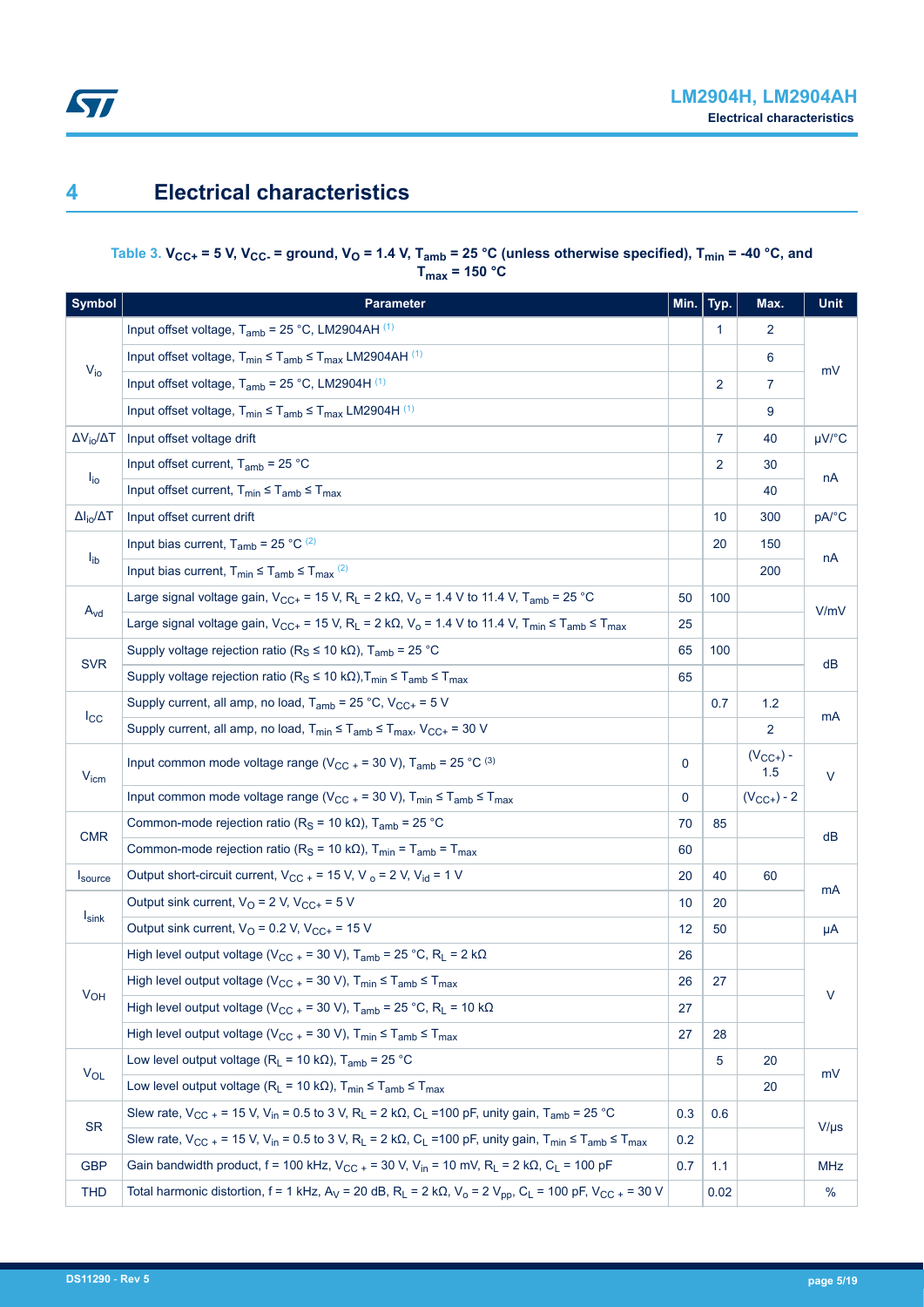<span id="page-5-0"></span>

| Symbol         | <b>Parameter</b>                                                                                      | $\mid$ Min. $\mid$ Typ. $\mid$ |     | Max. | <b>Unit</b>    |
|----------------|-------------------------------------------------------------------------------------------------------|--------------------------------|-----|------|----------------|
| e <sub>n</sub> | Equivalent input noise voltage, $f = 1$ kHz, R <sub>S</sub> = 100 $\Omega$ , V <sub>CC</sub> + = 30 V |                                | 55  |      | $nV/\sqrt{Hz}$ |
|                | $V_{O1}/V_{O2}$ Channel separation, 1 kHz $\leq$ f $\leq$ 20 kHz <sup>(4)</sup>                       |                                | 120 |      | dB             |

*1. VO = 1.4 V, RS = 0 Ω, 5 V < VCC <sup>+</sup>< 30 V, 0 V < Vic < (VCC <sup>+</sup>) - 1.5 V.*

- *2. The direction of the input current is out of the IC. This current is essentially constant, independent of the state of the output, so there is no change in the loading charge on the input lines.*
- *3. The input common-mode voltage of either input signal voltage should not be allowed to go negative by more than 0.3 V. The upper end of the common-mode voltage range is (VCC <sup>+</sup>) – 1.5 V, but either or both inputs can go to 32 V without damage.*
- *4. Due to the proximity of external components, ensure that the stray capacitance does not cause coupling between these external parts. This can typically be detected at higher frequencies because this type of capacitance increases.*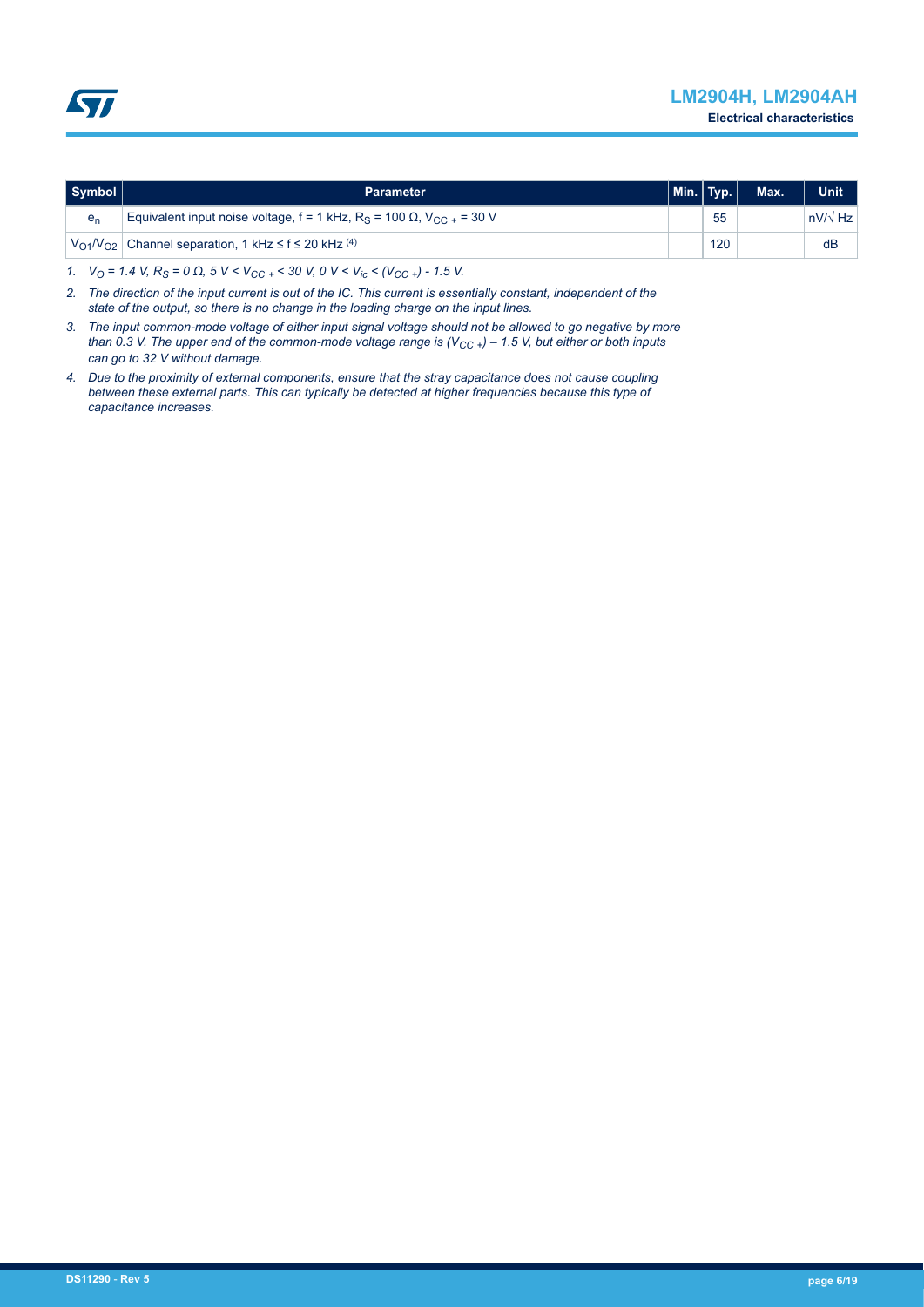<span id="page-6-0"></span>





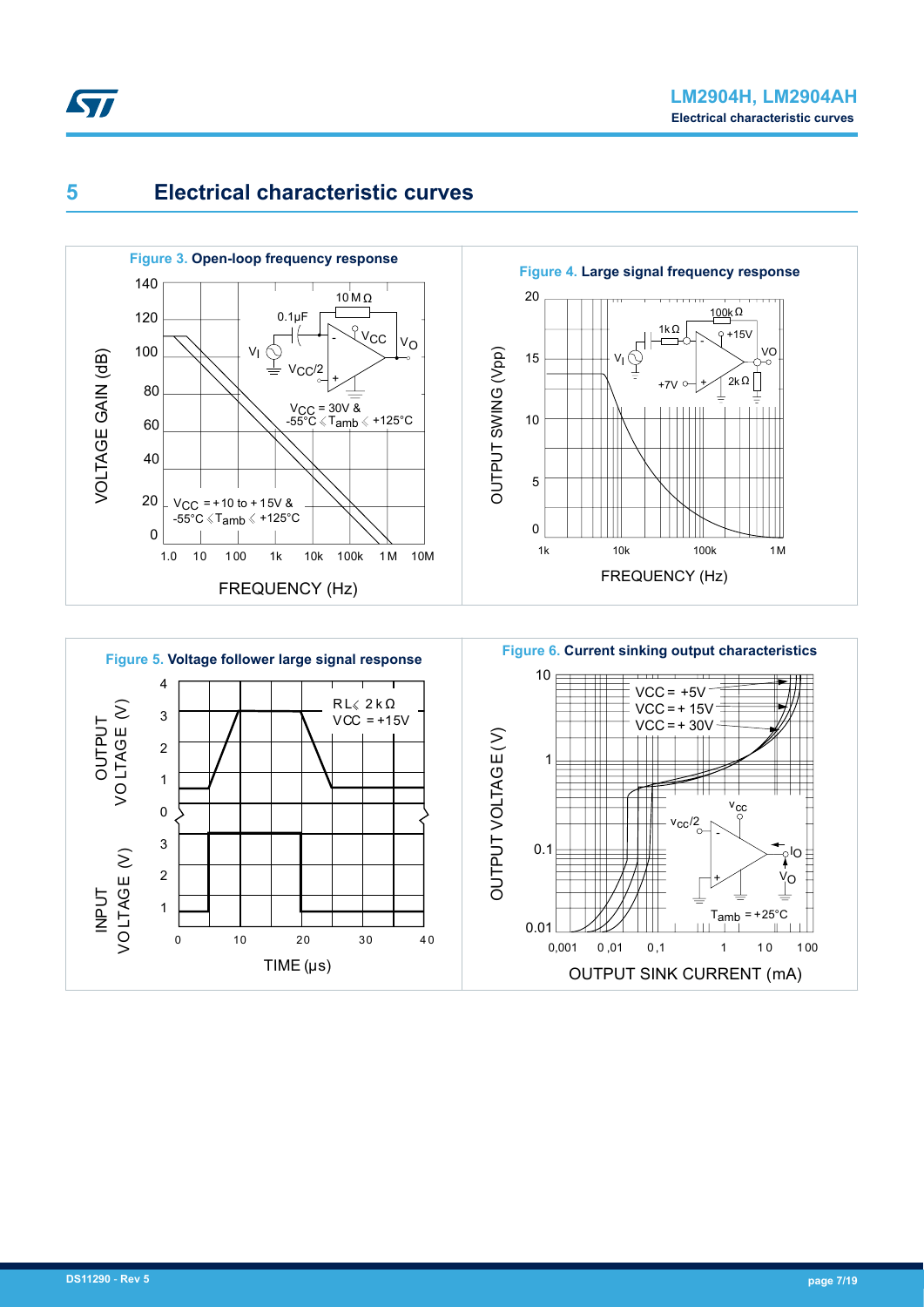<span id="page-7-0"></span>





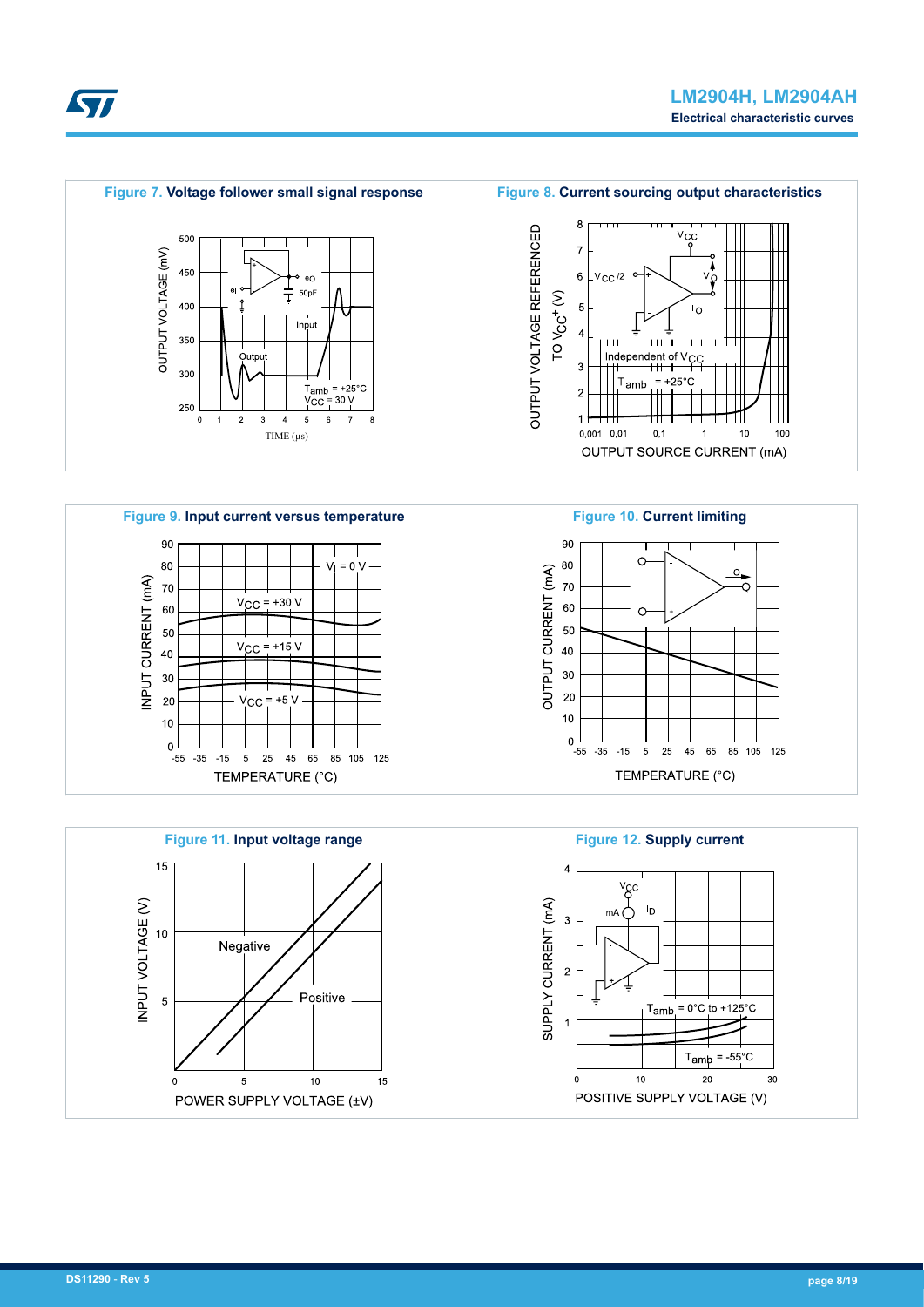<span id="page-8-0"></span>











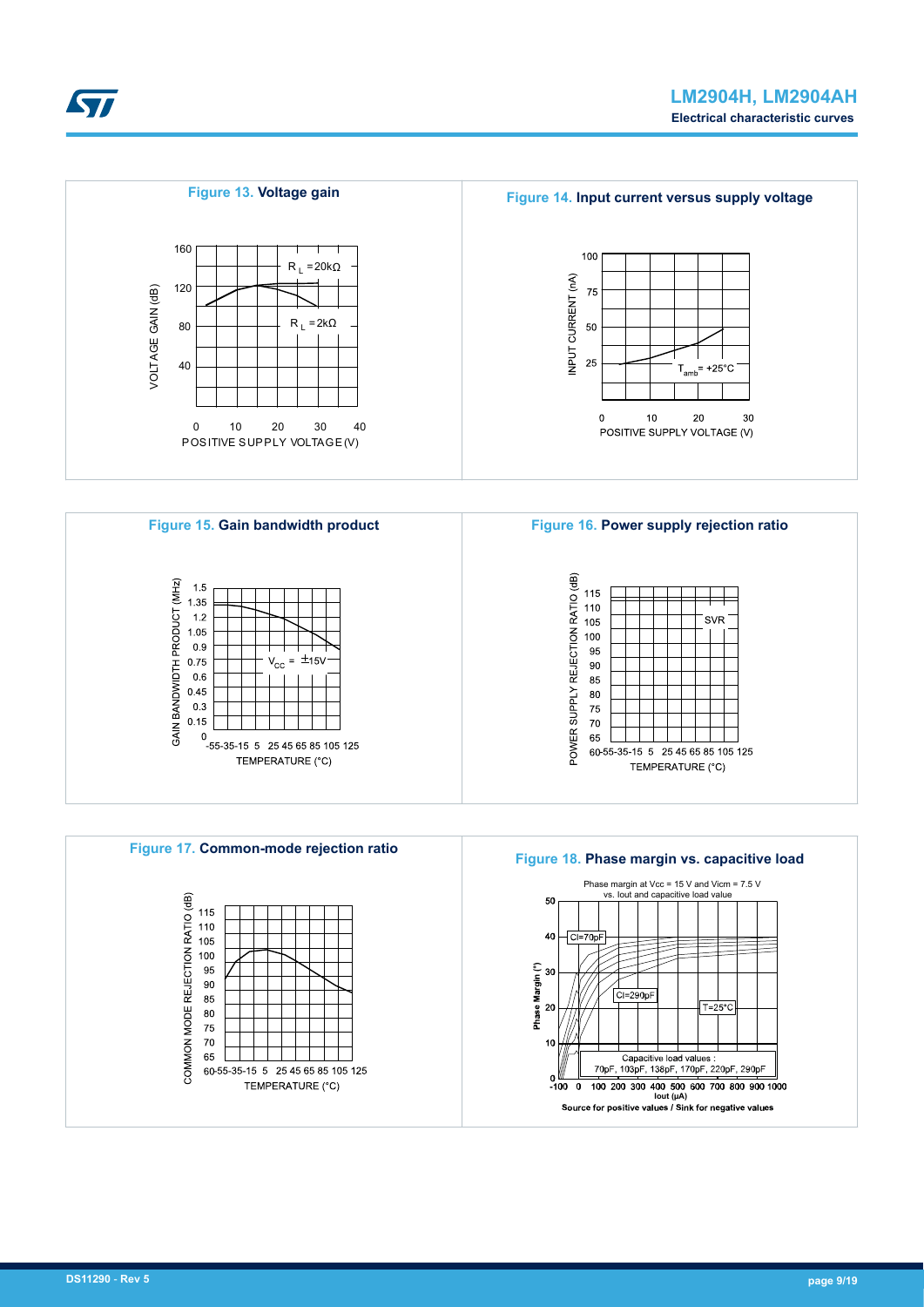<span id="page-9-0"></span>

## **6 Typical single-supply applications**







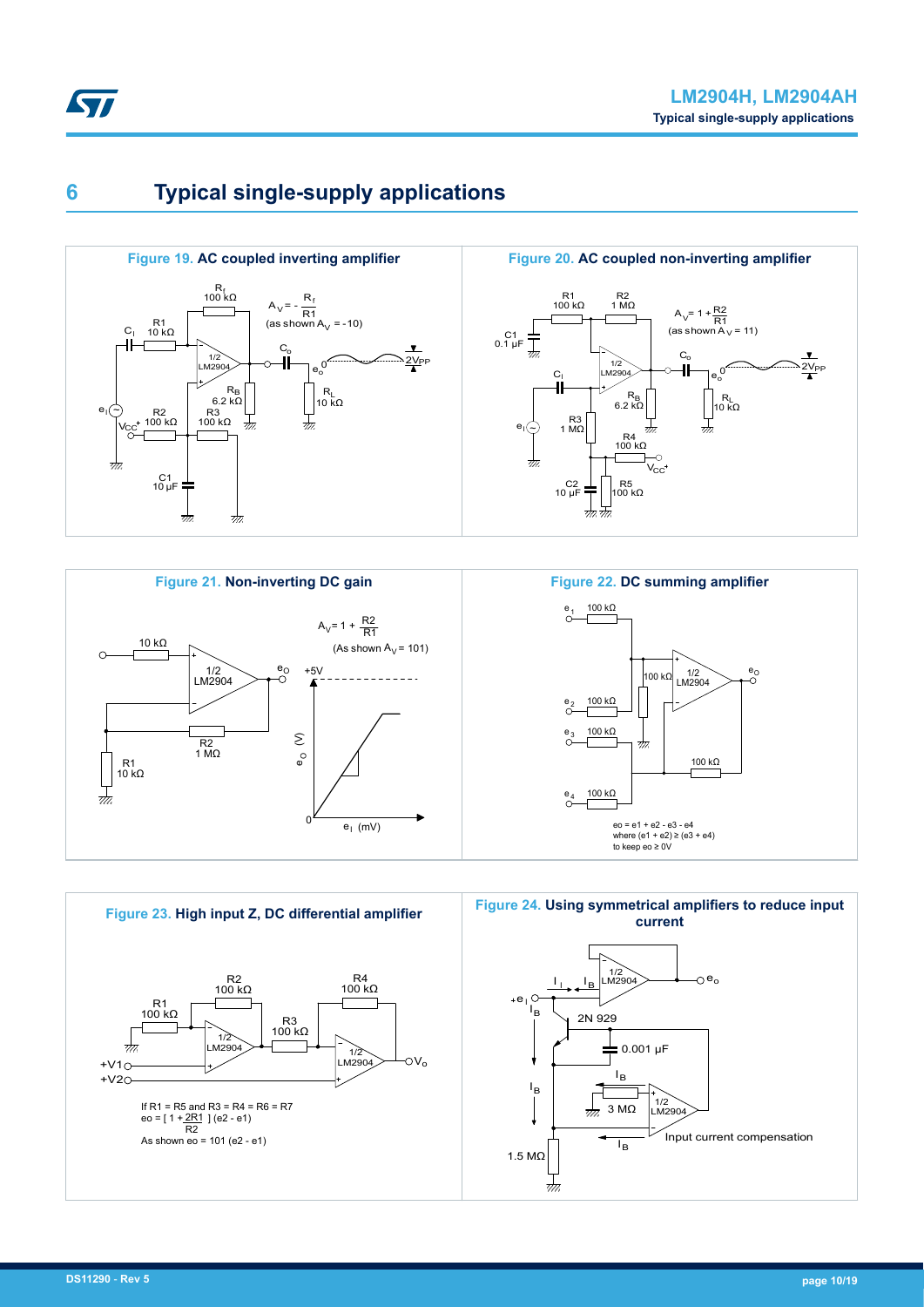<span id="page-10-0"></span>

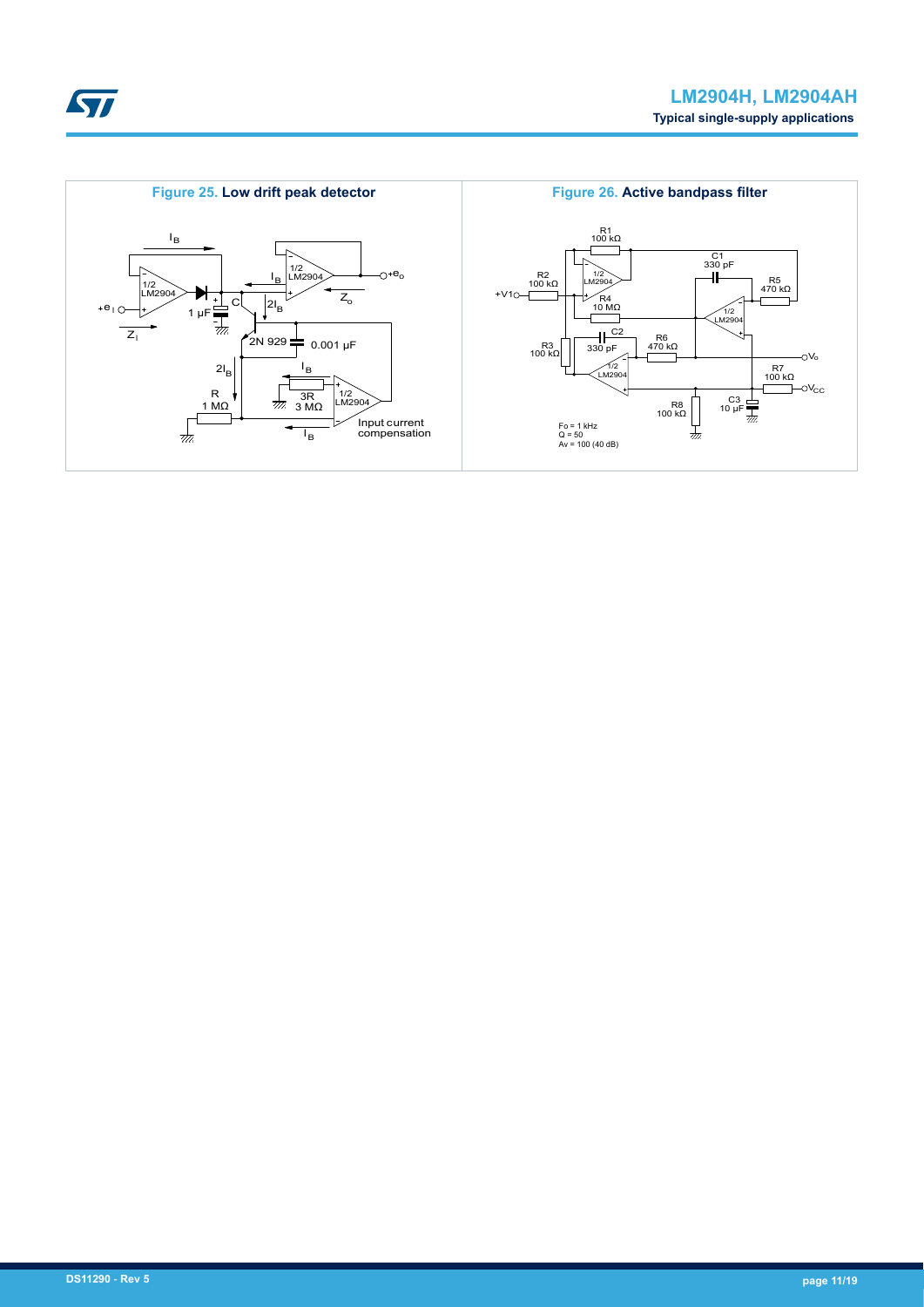## <span id="page-11-0"></span>**7 Package information**

In order to meet environmental requirements, ST offers these devices in different grades of [ECOPACK](https://www.st.com/ecopack)® packages, depending on their level of environmental compliance. ECOPACK® specifications, grade definitions and product status are available at: [www.st.com.](http://www.st.com) ECOPACK® is an ST trademark.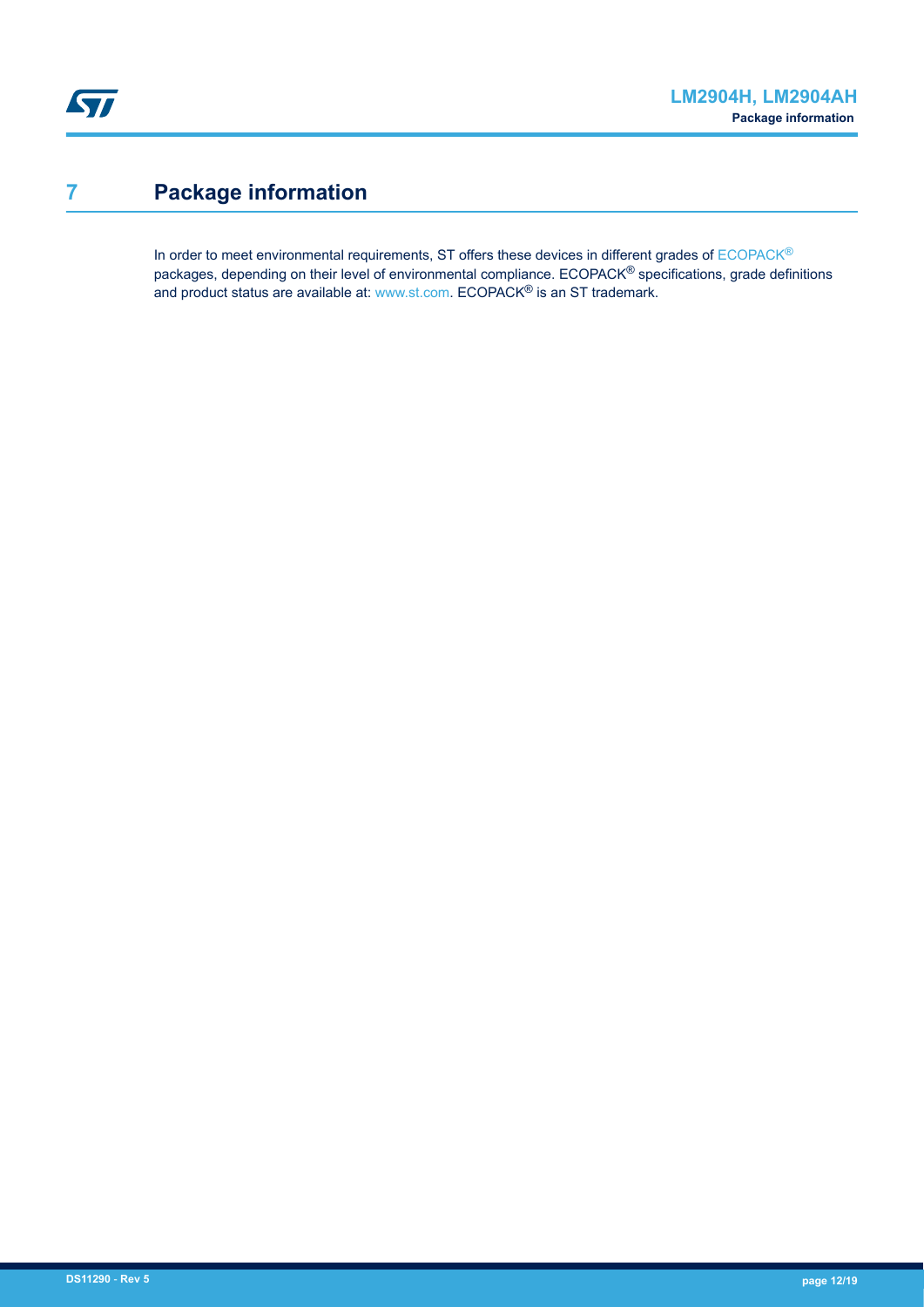### <span id="page-12-0"></span>**7.1 TSSOP8 package information**

#### **Figure 27. TSSOP8 package outline**





#### **Table 4. TSSOP8 mechanical data**

|                | <b>Dimensions</b>  |      |             |               |        |             |  |
|----------------|--------------------|------|-------------|---------------|--------|-------------|--|
| Ref.           | <b>Millimeters</b> |      |             | <b>Inches</b> |        |             |  |
|                | Min.               | Typ. | Max.        | Min.          | Typ.   | Max.        |  |
| A              |                    |      | 1.2         |               |        | 0.047       |  |
| A1             | 0.05               |      | 0.15        | 0.002         |        | 0.006       |  |
| A2             | 0.80               | 1.00 | 1.05        | 0.031         | 0.039  | 0.041       |  |
| b              | 0.19               |      | 0.30        | 0.007         |        | 0.012       |  |
| C              | 0.09               |      | 0.20        | 0.004         |        | 0.008       |  |
| D              | 2.90               | 3.00 | 3.10        | 0.114         | 0.118  | 0.122       |  |
| E              | 6.20               | 6.40 | 6.60        | 0.244         | 0.252  | 0.260       |  |
| E <sub>1</sub> | 4.30               | 4.40 | 4.50        | 0.169         | 0.173  | 0.177       |  |
| e              |                    | 0.65 |             |               | 0.0256 |             |  |
| k              | $0^{\circ}$        |      | $8^{\circ}$ | $0^{\circ}$   |        | $8^{\circ}$ |  |
| L              | 0.45               | 0.60 | 0.75        | 0.018         | 0.024  | 0.030       |  |
| L1             |                    | 1    |             |               | 0.039  |             |  |
| aaa            |                    | 0.1  |             |               | 0.004  |             |  |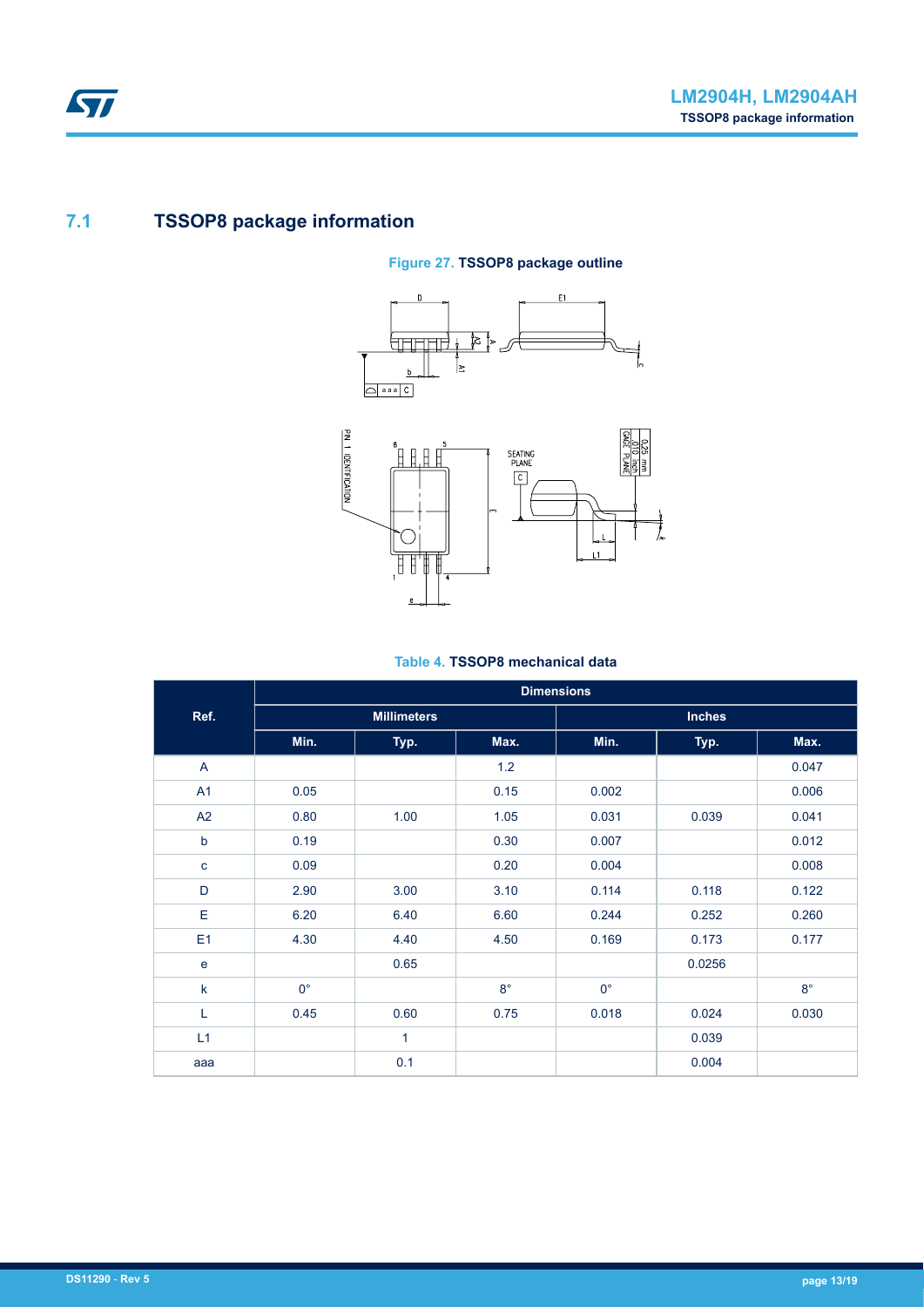<span id="page-13-0"></span>

# **8 Ordering information**

#### **Table 5. Order codes**

| Order code                 | Temperature range | Package                         | <b>Packing</b> | <b>Marking</b> |
|----------------------------|-------------------|---------------------------------|----------------|----------------|
| LM2904AHYPT <sup>(1)</sup> | -40 °C to 150 °C  | TSSOP8 (automotive grade level) |                | LM4AH          |
| LM2904HYPT $(1)$           |                   |                                 | Tape and reel  | 2904H          |

*1. Qualified and characterized according to AEC Q100 and Q003 or equivalent, advanced screening according to AEC Q001 and Q002 or equivalent.*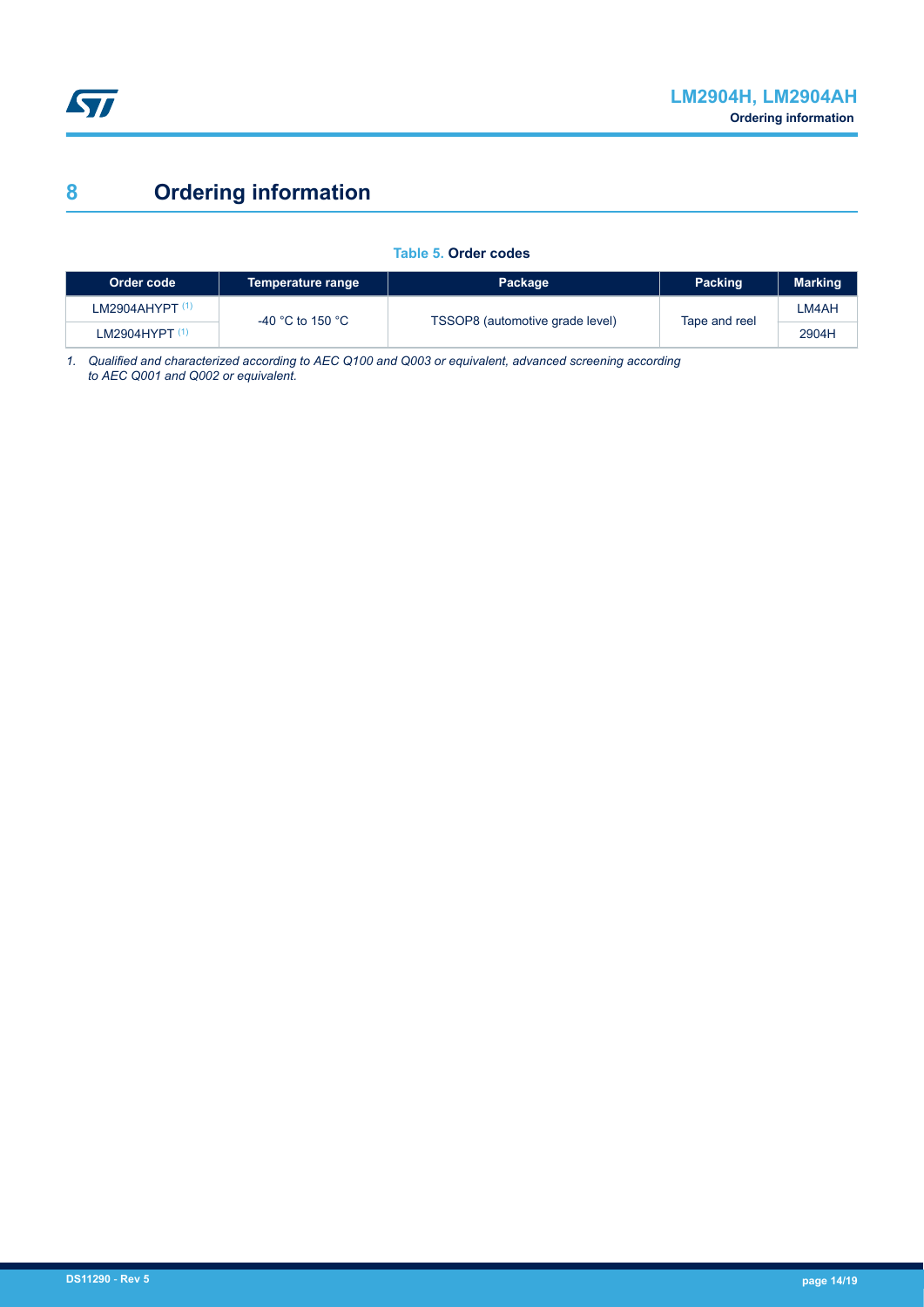## <span id="page-14-0"></span>**Revision history**

| <b>Date</b> | <b>Revision</b> | <b>Changes</b>                                                                                                                |
|-------------|-----------------|-------------------------------------------------------------------------------------------------------------------------------|
| 19-Oct-2015 |                 | Initial release                                                                                                               |
|             |                 | Updated datasheet layout                                                                                                      |
| 05-Nov-2015 | $\overline{2}$  | Table 1: removed $T_{\text{oper}}$ parameter                                                                                  |
|             |                 | Table 3: updated table title                                                                                                  |
| 16-Feb-2016 | 3               | Datasheet status changed to "production data"                                                                                 |
|             |                 | Table 3: unit of $V_{\Omega}$ parameter changed from "V" to 'mV"                                                              |
| 29-Feb-2016 | 4               | Updated product status footnote                                                                                               |
|             |                 | Table 5: replaced footnote 1                                                                                                  |
| 15-Oct-2018 | 5               | Added new order code LM2904H in Table 5. Order codes and $V_{1O}$ parameter in<br><b>Section 4 Electrical characteristics</b> |

#### **Table 6. Document revision history**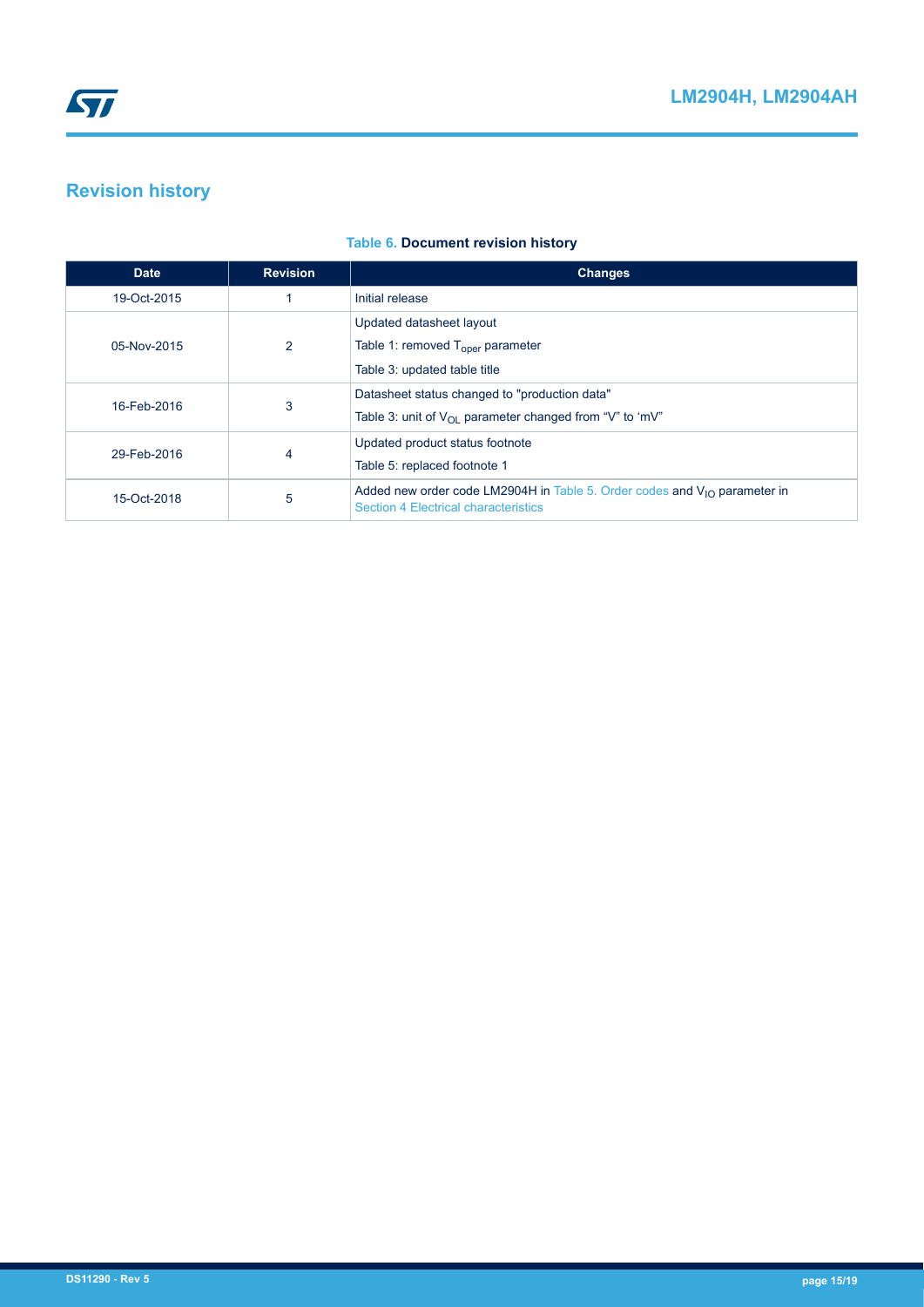## **Contents**

| $\mathbf 1$          |                                                     |  |
|----------------------|-----------------------------------------------------|--|
| $\overline{2}$       |                                                     |  |
| $\mathbf{3}$         | Absolute maximum ratings and operating conditions 4 |  |
| $\blacktriangleleft$ |                                                     |  |
| $5\phantom{.0}$      |                                                     |  |
| 6                    |                                                     |  |
| $\overline{7}$       |                                                     |  |
|                      |                                                     |  |
|                      |                                                     |  |
|                      |                                                     |  |
|                      |                                                     |  |
|                      |                                                     |  |
|                      |                                                     |  |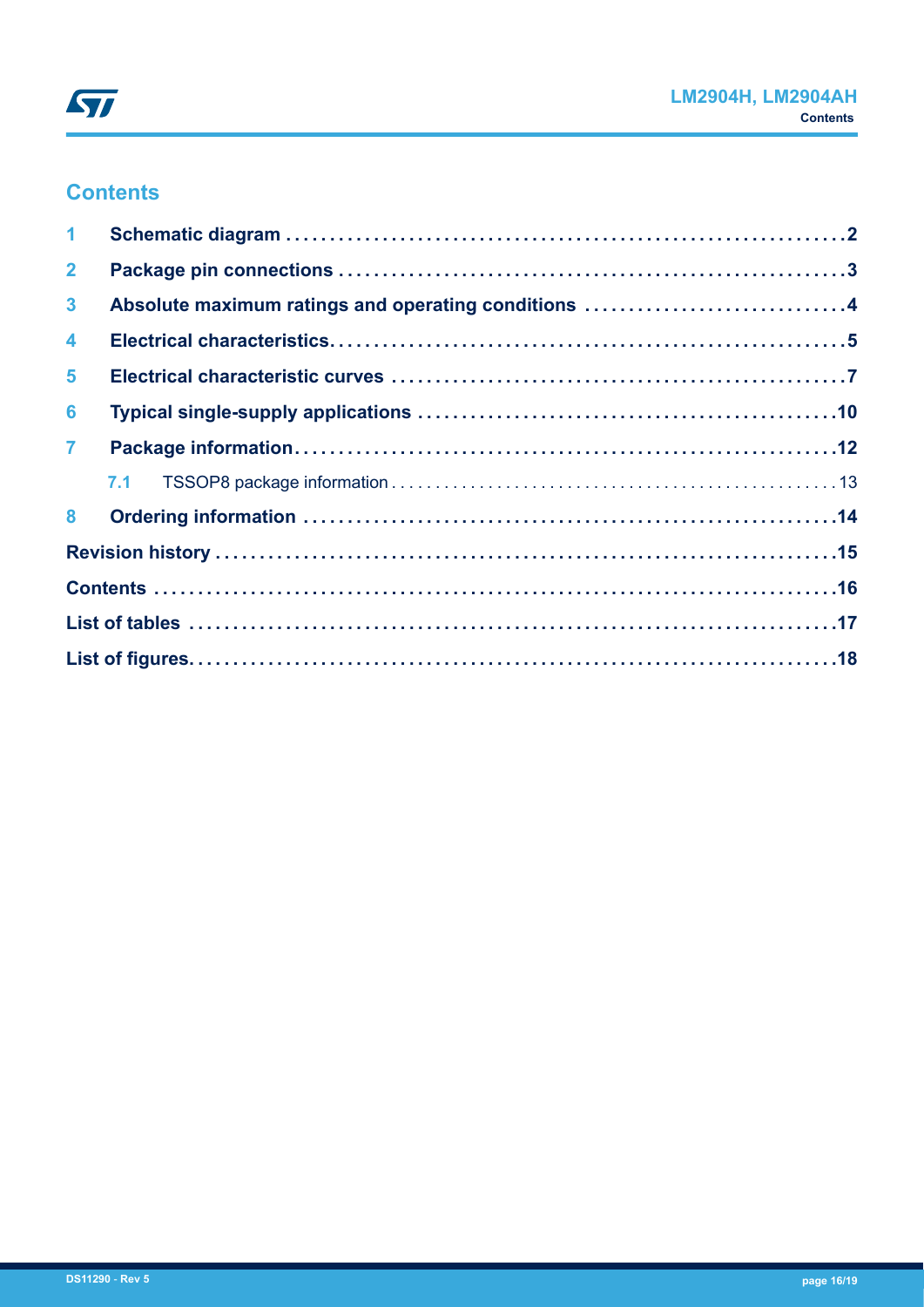## <span id="page-16-0"></span>**List of tables**

| Table 3. $V_{\text{CC+}} = 5$ V, V <sub>CC</sub> = ground, V <sub>O</sub> = 1.4 V, T <sub>amb</sub> = 25 °C (unless otherwise specified), T <sub>min</sub> = -40 °C, and T <sub>max</sub> = 150 °C |
|----------------------------------------------------------------------------------------------------------------------------------------------------------------------------------------------------|
|                                                                                                                                                                                                    |
|                                                                                                                                                                                                    |
|                                                                                                                                                                                                    |
|                                                                                                                                                                                                    |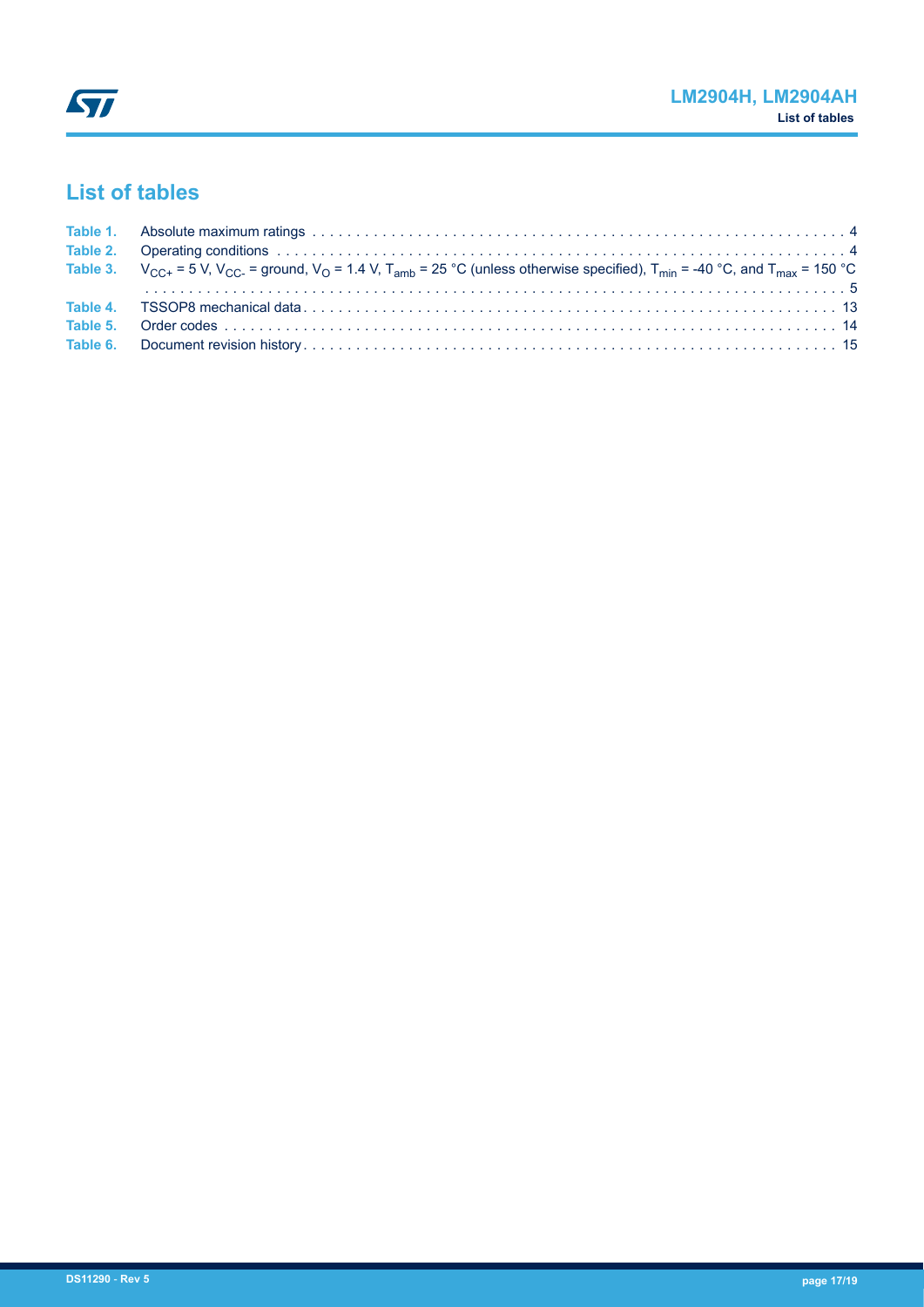# <span id="page-17-0"></span>**List of figures**

| Figure 1.  |                                                                                                                 |  |
|------------|-----------------------------------------------------------------------------------------------------------------|--|
| Figure 2.  |                                                                                                                 |  |
| Figure 3.  |                                                                                                                 |  |
| Figure 4.  | Large signal frequency response educational contracts of the contracts of the contracts of the contracts of the |  |
| Figure 5.  |                                                                                                                 |  |
| Figure 6.  |                                                                                                                 |  |
| Figure 7.  |                                                                                                                 |  |
| Figure 8.  |                                                                                                                 |  |
| Figure 9.  |                                                                                                                 |  |
| Figure 10. |                                                                                                                 |  |
| Figure 11. |                                                                                                                 |  |
| Figure 12. |                                                                                                                 |  |
| Figure 13. |                                                                                                                 |  |
| Figure 14. |                                                                                                                 |  |
| Figure 15. |                                                                                                                 |  |
| Figure 16. |                                                                                                                 |  |
| Figure 17. |                                                                                                                 |  |
| Figure 18. |                                                                                                                 |  |
| Figure 19. |                                                                                                                 |  |
| Figure 20. |                                                                                                                 |  |
| Figure 21. |                                                                                                                 |  |
| Figure 22. |                                                                                                                 |  |
| Figure 23. |                                                                                                                 |  |
| Figure 24. |                                                                                                                 |  |
| Figure 25. |                                                                                                                 |  |
| Figure 26. |                                                                                                                 |  |
| Figure 27. |                                                                                                                 |  |